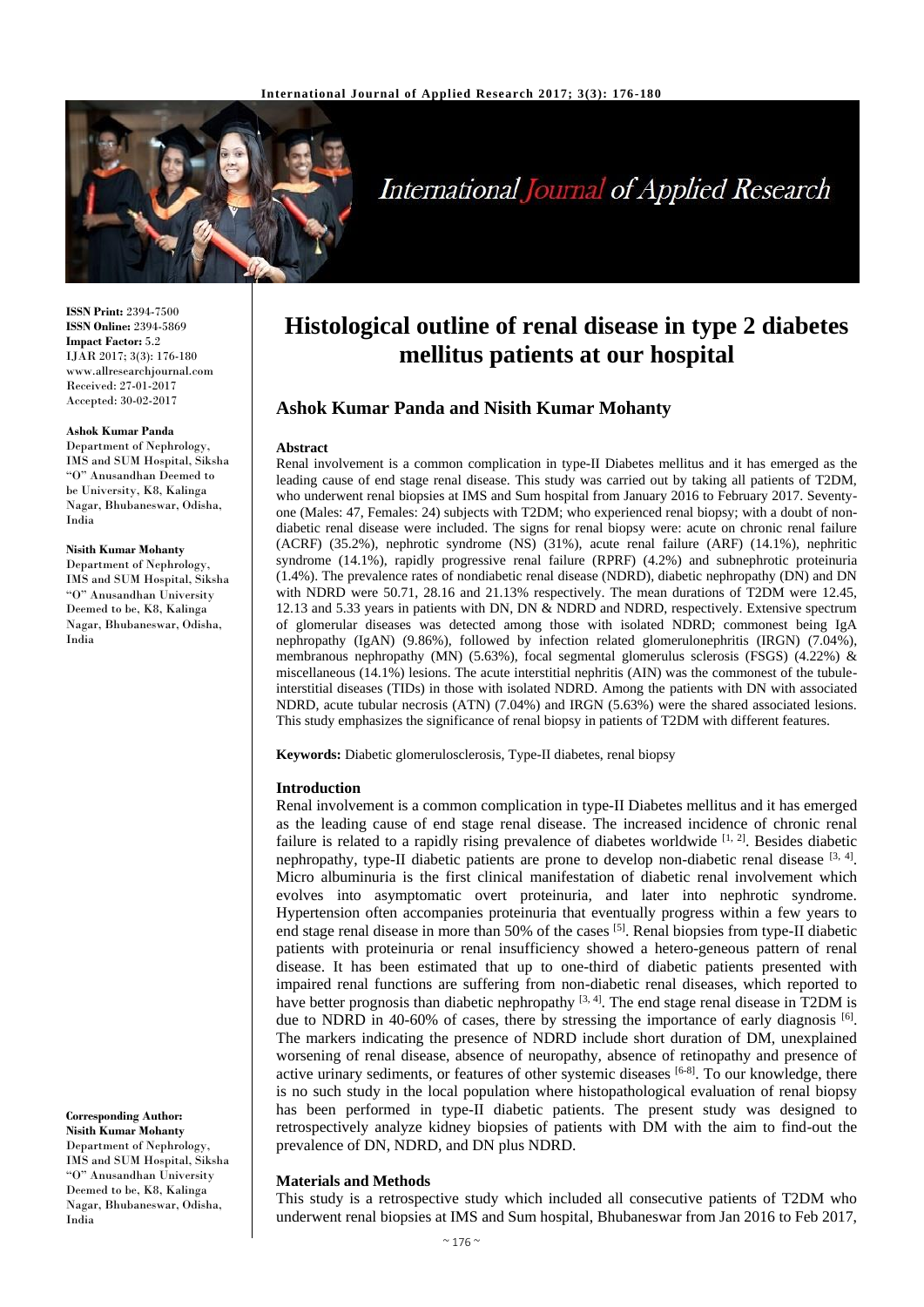under guidance of ultrasound using Bard® Max- Core® disposable core biopsy instrument, CR Bard Inc., USA. All the biopsies were analyzed by light microscopy using hematoxylin and eosin (H&E), periodic acid Schiff (PAS), Jone's silver methaneamine and Gomori's trichrome stains (MT) and immunofluorescence studies were performed using anti-human IgG, IgA, IgM, C3, C1q, kappa and lambda light chains. The data was analyzed by SPSS 17 for Windows, by SPSS Inc. IL, USA. Two-sided p value of  $\lt$ 0.05 was considered as statistically significant. The diagnosis of diabetes mellitus was made according to the criteria stated by the American Diabetes Association. Diabetic nephropathy was diagnosed by the presence of mesangial expansion, with or without the nodular Kimmelstiel – Wilson (KW) formation, basement membrane thickening, fibrin caps, or capsular drops. NDRDs were diagnosed and categorized as per standard guidelines.

#### **Results**

A total 71 patients (Males: 47, Females: 24, Mean age: 52.93 years) of DM underwent renal biopsy; with a suspicion of non-diabetic renal disease. The demographic data of number of subjects, mean age, gender and duration of T2DM are summarised in table 1. The prevalence rates of non-diabetic renal disease (NDRD), diabetic nephropathy (DN) and DN with NDRD were 50.71, 28.16 and 21.13% respectively (Figure 1). The mean age, gender, duration of T2DM and number of subjects with DN, DN+NDRD and NDRD, are summarised in table 2. The mean durations of T2DM were 12.45, 12.13 and 5.33 years in patients with DN, DN+NDRD and NDRD, respectively. The duration of T2DM in subjects with DN or DN+NDRD was higher than those with NDRD; statistically significant (Pearson Chisquare value: 29.95 & p:0.038). The gender and age of the subjects did not have any statistically effect on renal pathology (p:  $>0.05$ ).



**Fig 1:** The prevalence rates of nondiabetic renal disease (NDRD), diabetic nephropathy (DN) and DN with NDRD

| Gender  | <b>Number of subjects</b> |       | Age (years)           | <b>Duration of DM</b> (years) |                       |
|---------|---------------------------|-------|-----------------------|-------------------------------|-----------------------|
|         |                           | Mean  | <b>Std. Deviation</b> | Mean                          | <b>Std. Deviation</b> |
| Females | 24                        | 53.58 | 14.48                 | 7.78                          | 4.97                  |
| Males   | 47                        | 52.60 | 11.77                 | 8.92                          | 6.29                  |
| Total   |                           | 52.93 | 2.65                  | 8.53                          | 5.86                  |

**Table 1:** The demographic data of subjects with T2DM

Fifty-one percent of subjects had NDRD, of them 36.62% had essential glomerular ailments (PGDs), 5.64% had optional glomerular ailments (SGDs) and 8.45% had tubuleinterstitial ailments (TIDs). The Ig A (9.86%) was the most widely recognized of PGDs pursued by IRGN (7.04%), MN (5.63%), FSGS (4.22%), ceaseless glomerulonephritis (CGN) (2.82%), membrano-proliferative glomerulonephritis (MPGN) (2.88%), IgM nephropathy (1.41%), insignificant change infection (MCD) (1.41%) and hostile to glomerular storm cellar film (GBM) immune response ailment (1.41%) (Figure 2). Just 28.16% of subjects had diabetic nephropathy alone, which was analyzed by nearness of mesangial extension (PAS and silver positive), with or without the nodular Kimmelstiel – Wilson (KW) development, storm cellar layer thickening, fibrin tops, or capsular drops, hyaline vascular changes in the intrarenal vessels (Figure.2).

**Table 2:** Relation of BPRD to duration of T2DM, Age and Gender

|                                                          | Gender |    | Age (Years) |       | <b>Duration of T2DM (Years)</b> |                       |
|----------------------------------------------------------|--------|----|-------------|-------|---------------------------------|-----------------------|
| Histological diagnosis Males Females Mean Std. Deviation |        |    |             |       | Mean                            | <b>Std. Deviation</b> |
| DN                                                       | 13     | 07 | 52.50       | 11.10 | 12.45                           | 6.75                  |
| <b>NDRD</b>                                              | 21     | 15 | 54.47       | 12.19 | 5.33                            | 4.07                  |
| DN+NDRD                                                  | 13     | 02 | 52.53       | 13.87 | 12.13                           | 5.40                  |
| All subjects                                             | 47     | 24 | 52.93       | 12.65 | 8.77                            | 6.23                  |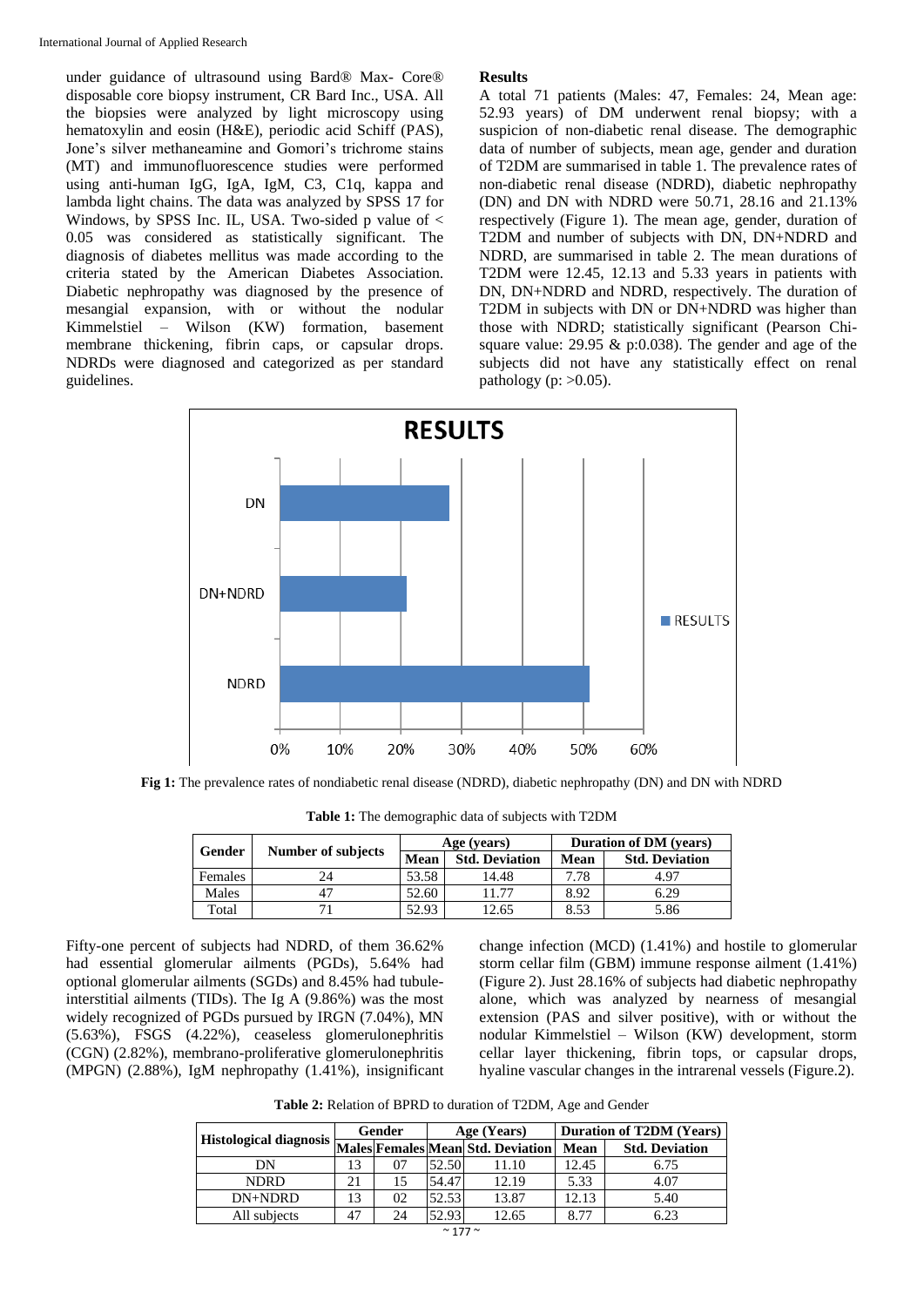

**Fig 2:** Pattern of BPRD with those patient having T2DM.



**Fig 3:** Indication renal biopsy percentage.

The commonest sign for biopsy was acute on chronic renal failure (ACRF) (35%) trailed by nephrotic syndrome (NS) (31%), intense renal disappointment (ARF) (14%), acute nephritic syndrome (ANS) (14%), rapidly progressive glomerulonephritis (RPGN) (4%) and subnephrotic proteinuria (1%) (Figure 3). The clinical disorders and the histological finding are condensed in figure 4. The DPGN was the most widely recognized pathology pursued by CTIN, IgAN, CGN, AIN, ATN and APN in subjects who experienced renal biopsy for ACRF. The DN was the commonest cause for introduction as NS in T2DM pursued

by MN, FSGS, amyloidosis, MCD, IgMN, non-amyloid statement malady. The ATN was commonest reason for ARF pursued by AIN, IgAN, MPGN and cast nephropathy. The DPGN and IgAN were the most widely recognized reasons for ANS pursued by MPGN. The ANCA related pauciimmune GN and hostile to GBM immunizer illness were the reasons for RPGN and one subject who experienced biopsy for subnephrotic proteinuria had IgAN. The connection of syndromic conclusion with renal histology was factually critical (Pearson Chi-square worth: 34.27 and p:0.0001).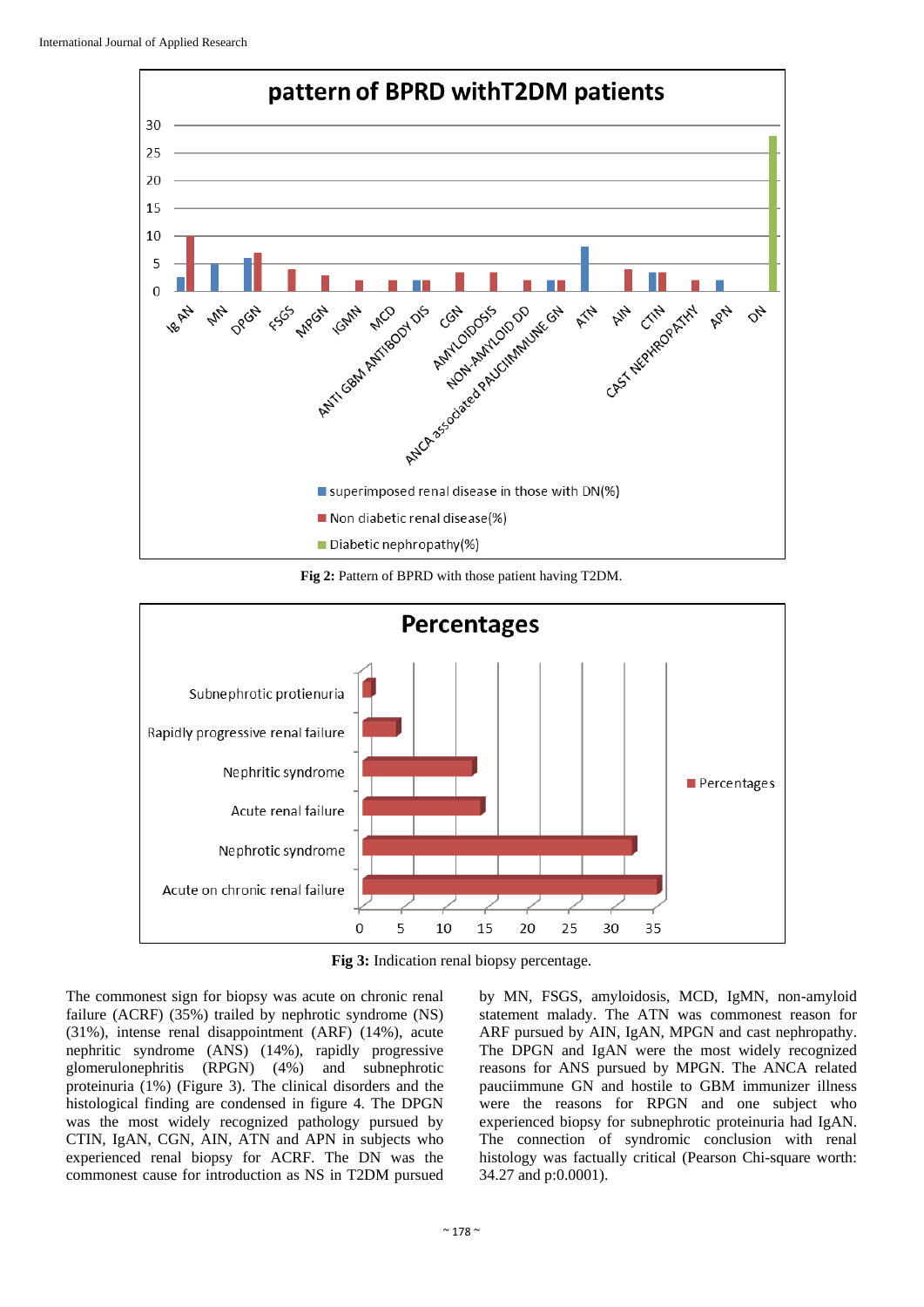

**Fig 4:** Renal biopsy and diagnosis relationship among our patients

### **Discussion**

The announced recurrence of non-diabetic renal infections in the writing ranges from  $9-81\%$  <sup>[3]</sup>. This wide variation isn't explainable but difficult to clarify. Likewise, it might identify with determination criteria in various foundations and populaces being considered. A portion of the previous studies are not upheld by morphological information and, along these lines, are not ready to explain this inquiry. At the point when morphological information are accessible as in two arrangement from Denmark and Finland, the recurrence of renal illnesses other than diabetic nephropathy alone or superimposed on diabetic glomerulosclerosis ran from 9-18%  $[3, 10]$ . In an investigation of patients with type-II diabetes in India, the recurrence was 81% <sup>[10]</sup>. The majority of patients whose history and clinical findings are compatible with diabetic kidney disease do not benefit from kidney biopsy, because the diagnosis and treatment is usually not altered [11]. However, renal biopsy is helpful in diagnosis and treatment of NDRD in those with T2DM. The clues for NDRD in T2DM are presence of active urinary sediments, low complement levels, sudden deterioration of renal function, nephrotic proteinuria without retinopathy or neuropathy, impaired renal function with normal and/or low grade of proteinuria, absence of retinopathy and short duration of diabetes [12-14].

In the present investigation, predominance paces of NDRD, DN and DN with NDRD were 50.71, 28.16 and 21.13% individually. Perceptions our examinations are comparative with prior reports of renal biopsies in patients with T2DM. The pervasiveness paces of NDRD, DN and NDRD+ND changed from 24.73 to 82.9%, 6.5 to 66% and 4 to 44.08% separately, in prior investigations. The varieties in rates is

because of heterogeneity of subjects and signs for biopsies. In one investigation detailed from south India, 50% of the subjects had NDRD and remaining had DN [15]. The commonest NDRDs fluctuated in various investigations, because of varieties in biopsy strategies, geographic and ethnic elements. The TIDs were commonest NDRD in two prior investigations [16, 12], and proliferative GN as the most well-known in one  $[17]$  and MN in another examination  $[15]$ . Essential glomerular infections (PGD) were commonest cause for NDRD in the present investigation. A wide range of PGDs were seen with four most basic sores being, The IgAN (9.86%), IRGN (7.04%), MN (5.63%) and FSGS (4.22%). Practically a wide range of PGDs have been accounted for in the writing. The FSGS, IgAN, MN, post irresistible glomerulonephritis and MCD were the commonest PGDs separately, in prior investigations [15] . The essential amyloidosis was commonest SGDs pursued by ANCA related pauci-resistant glomerulonephritis and nonamyloid affidavit disease in present investigation. Though, lupus nephritis was the commonest in a previous examination [18] Diabetic nephropathy with superimposed NDRD was found in 21.13% subjects. (glomerular illnesses: 9.86% and TID: 11.27%). he acute tubular injury/necrosis (ATIN) was the most widely recognized related TIDs pursued by CTIN. The IRGN was the most well-known related glomerular illness pursued by IgAN. The pervasiveness of NDRD superimposed on DN was shifted generally  $(4-41\%)$  in prior investigations [16, 17]. The IgAN and MN were the most pervasive sores found in patients with DN in one of the investigations  $[12]$ . The commonest sign for biopsy in the investigation was ACRF trailed by

NS, ARF, ANS, RPGN and subnephrotic protienuria. The